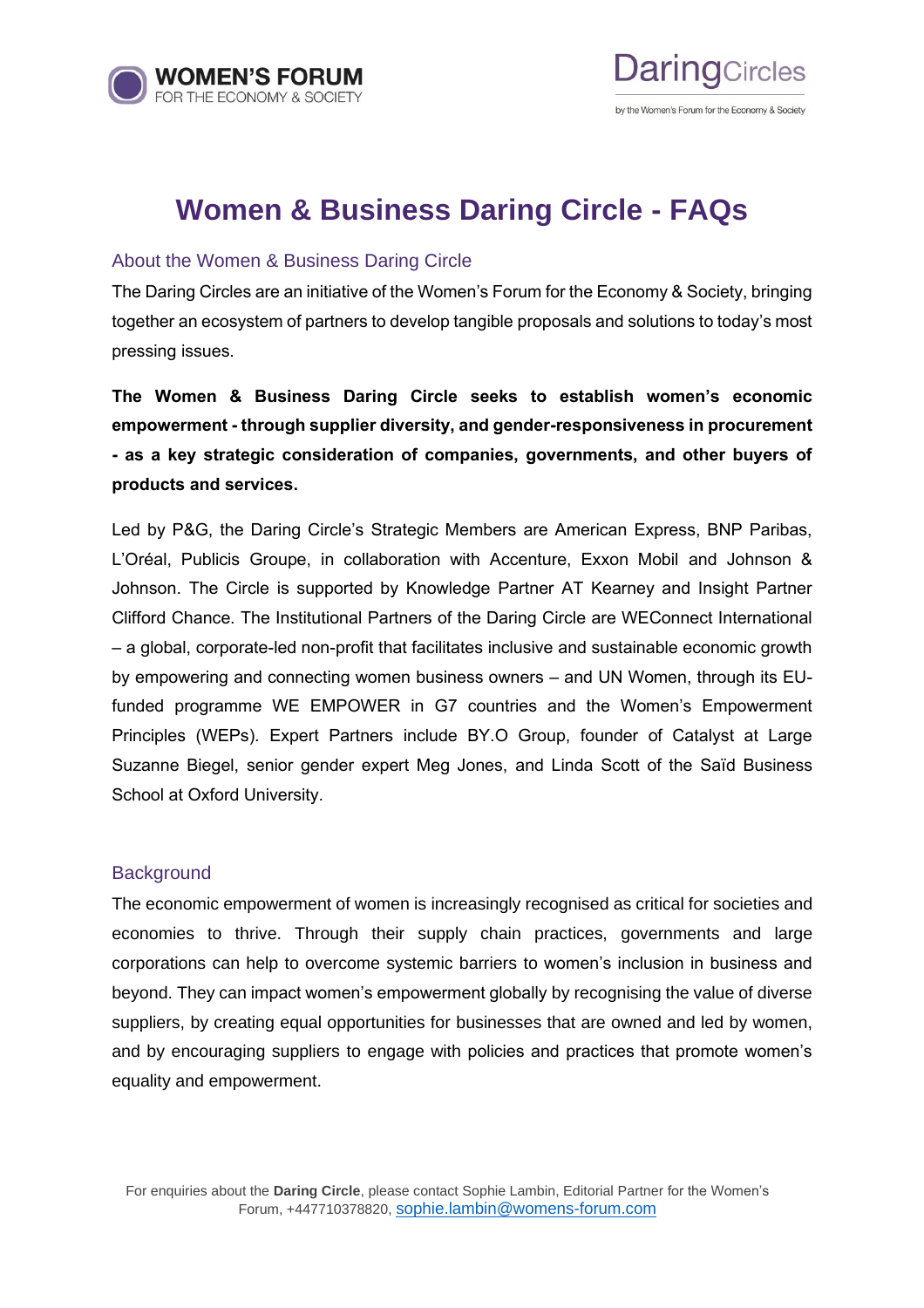



To accelerate the pace of change, collaboration is needed to drive awareness of the business

case for supplier diversity and gender-responsiveness in procurement, and to advance best practices at scale. Within Europe especially, corporate and public buyers are at different stages of maturity in recognising the value of diverse suppliers and empowered women entrepreneurs. The ecosystem needs to engage and support organisations at all levels of maturity.

Equally important is engaging the women-owned, women-led, and women-empowered businesses who can benefit from initiatives such as supplier training programmes, informal mentoring relationships, inclusive procurement infrastructure, or public-sector accelerators. Their insights and knowledge on what can make a difference in their businesses and lives is integral to an ecosystem which enables women's economic empowerment in supply chains.

## **Frequently Asked Questions**

### **Why is women's economic empowerment important?**

For economies to thrive, women's participation and contributions are essential. Women have become increasingly integrated into labour markets globally, with a 40% increase since the 1990's<sup>1</sup>. However, women are disproportionately vulnerable to discrimination and exploitation – in the form of lower pay, poor working conditions, reduced access to productive resources or finance, and fewer opportunities to advance professionally through education or training. The equal participation and empowerment of women in economies has been shown to increase productivity and growth, economic diversification, and income equality<sup>2</sup>.

### **How can women be empowered through supply chains?**

Women are already present in supply chains, as workers, farmers, business owners and more. But whether they are downstream or upstream in the supply chain, they face systemic barriers to improving their economic outlook. For instance, women entrepreneurs participate in the ownership of around 35% of firms in the global economy<sup>3</sup>, yet on average, less than 1% of global corporate or government spend is on women-owned business in any

<sup>1</sup> UN Women. 2019. ['In brief: the economic empowerment of women'](ttps://www.unwomen.org/-/media/headquarters/attachments/sections/library/publications/2013/12/un%20women_ee-thematic-brief_us-web%20pdf.pdf?la=en)

<sup>&</sup>lt;sup>2</sup> International Monetary Fund (2018). ' [Pursuing Women's Economic Empowerment](https://www.imf.org/en/Publications/Policy-Papers/Issues/2018/05/31/pp053118pursuing-womens-economic-empowerment)

For enquiries about the **Daring Circle**, please contact Sophie Lambin, Editorial Partner for the Women's Forum, +447710378820, [sophie.lambin@womens-forum.com](mailto:sophie.lambin@womens-forum.com) <sup>3</sup> World Bank. 2018. World Development Indicators: Women and Development. World Bank World View.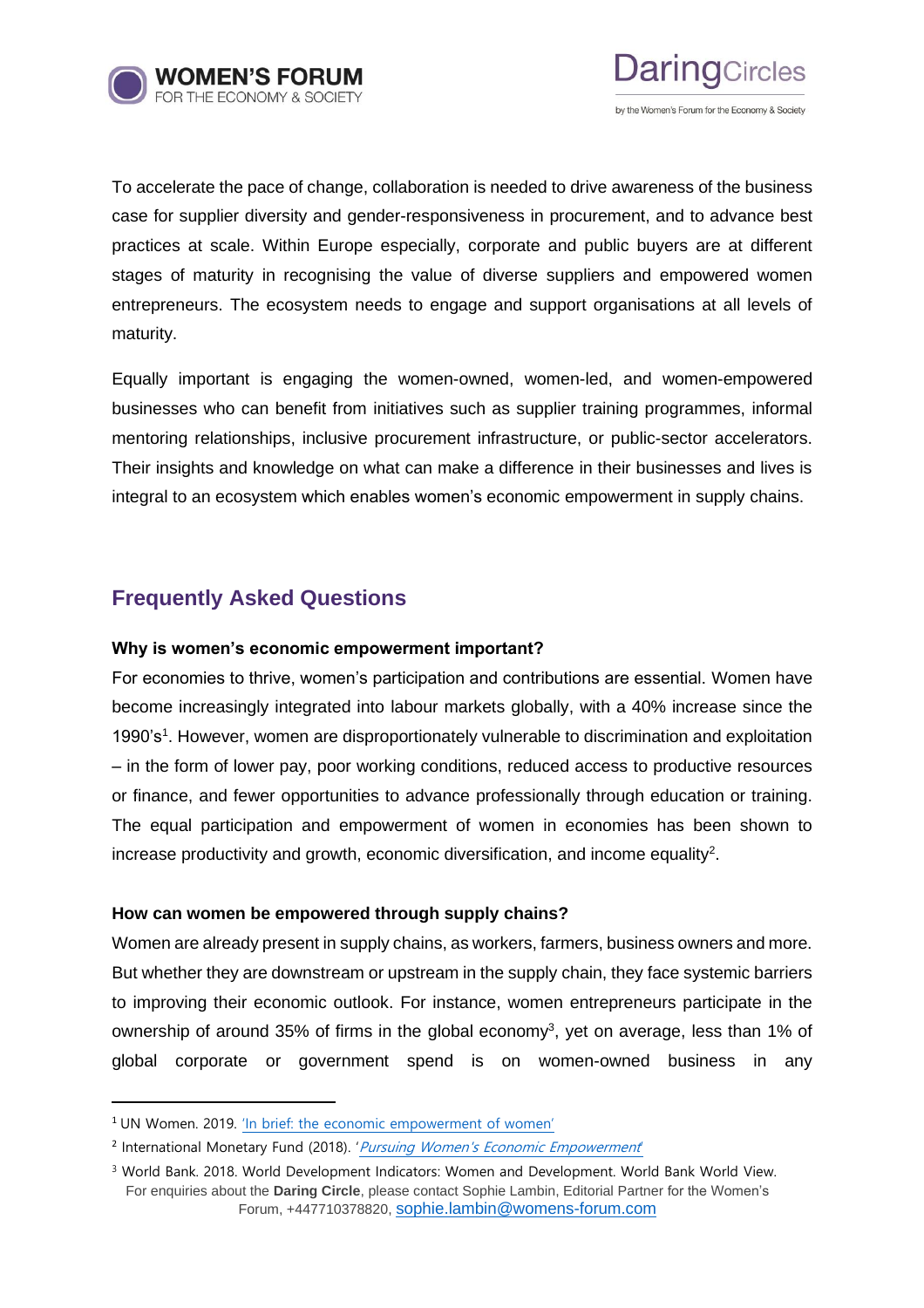



country<sup>4</sup>. Solutions focused on increasing gender-responsiveness and diversity in supply chains provide a critical pathway towards women's economic empowerment.

## **How does women's economic empowerment have an impact on businesses, the economy and society?**

- The inclusion and enablement of women's businesses in supply chains increases flexibility and access to innovation - creating opportunities to hear new ideas, apply different approaches, and gain access to additional solutions that respond to customer needs and enable agile responses to market demands.
- Policies and practices that promote women's empowerment, including hiring, remuneration and leave policies, addressing gender gaps and improving wellbeing and working conditions for all can benefit livelihoods and communities.
- This in turn, supports the development of businesses that recognise the social and economic needs of women from the outset and can help to address the challenges they face by building a culture of equal opportunity to access executive education, professional development, and investment.

### **Why is there a lack of awareness about the issue?**

The value of diversity and inclusion has increasingly been recognised in policy and corporate social responsibility commitments. However, less attention is given to the systemic inequalities that underpin many of the barriers preventing women succeeding in business. There is limited understanding not only of the inadvertent biases in procurement, but also the positive impacts that can be generated by addressing these. For women's economic empowerment to become a strategic consideration of companies, governments, and other buyers of products and services, collaboration is needed to raise the profile of both the problem and the business case. This is especially important outside North America, where supplier diversity has been institutionalised in federal regulation. In Europe especially, the case is being made by pioneers in the private sector and dedicated organisations such as WEConnect International and UN

<sup>4</sup> Vasquez, E.A. & Frankel, B. 2017. 'The business case for global supplier diversity and inclusion: the critical contributions of women and other underutilized suppliers to corporate value chains'. WEConnect International. Washington.

For enquiries about the **Daring Circle**, please contact Sophie Lambin, Editorial Partner for the Women's Forum, +447710378820, [sophie.lambin@womens-forum.com](mailto:sophie.lambin@womens-forum.com)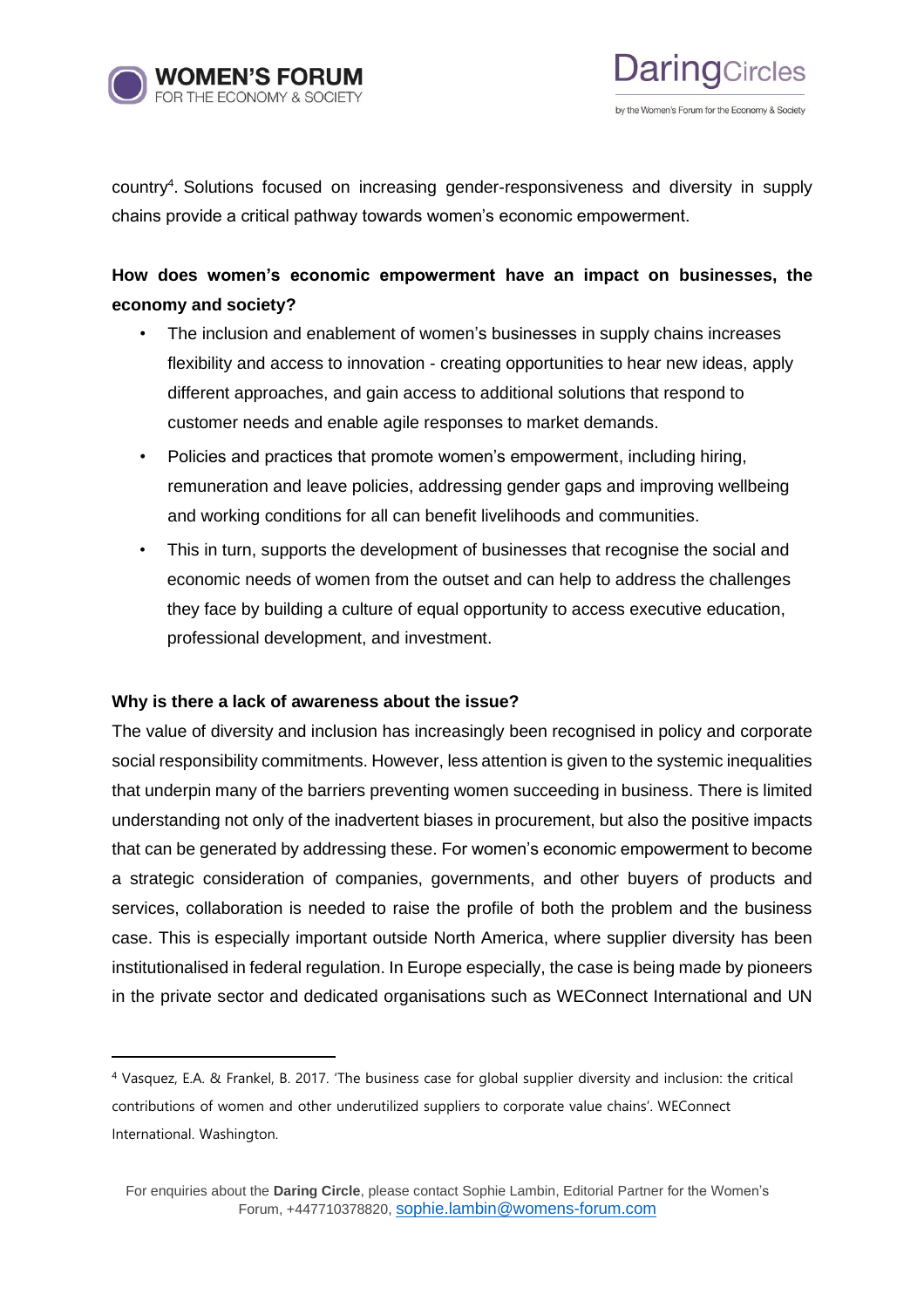

Women, while partnerships such as the Women & Business Daring Circle are bringing together a critical mass of actors to address the barriers and accelerate the pace of change

**Daring**Circles

by the Women's Forum for the Economy & Society

### **How will research and data help to drive solutions?**

In Europe in particular, there is a significant lack of data relating to the gender diversity of business ownership and leadership, both within supply chains and within economies more broadly. Because supplier diversity has not been integrated into national policy beyond North America, voluntary registration with WEConnect International is required to access databases of certified Women's Business Enterprises (WBE's). Both companies and governments must act on their own volition to diversify their supply chains.

A key barrier to these programmes becoming more widespread is a lack of knowledge and data relating to the business case; very few organisations have advanced programmes in which they measure their impact on both women's economic empowerment and the benefits this can deliver to businesses. Research into the state of supplier diversity and genderresponsive procurement in Europe is critical to generate data on the business value and the broader social and economic impacts of women's economic empowerment in supply chains.

### **What research has the Women & Business Daring Circle undertaken?**

To address the data deficit, the Women & Business Daring Circle launched its first survey in 2019. The survey targeted the Chief Procurement Officers or equivalent roles of the top strategic suppliers of the Daring Circle partners. By the interim deadline we reached a sample of about 100 responses, and we are excited to share these early-stage results at the Women's Forum Global Meeting 2019.

### **What did the Women & Business Daring Circle research reveal?**

### *Current state*

The survey revealed that 50% of suppliers in Europe either had a supply chain diversification programme or intended to have one in the next three years. Necessarily, 50% of suppliers do not have or do not intend to have one. This shows that while supply chain diversity and gender responsive procurement are not unknown in Europe, there is much opportunity to grow and scale efforts.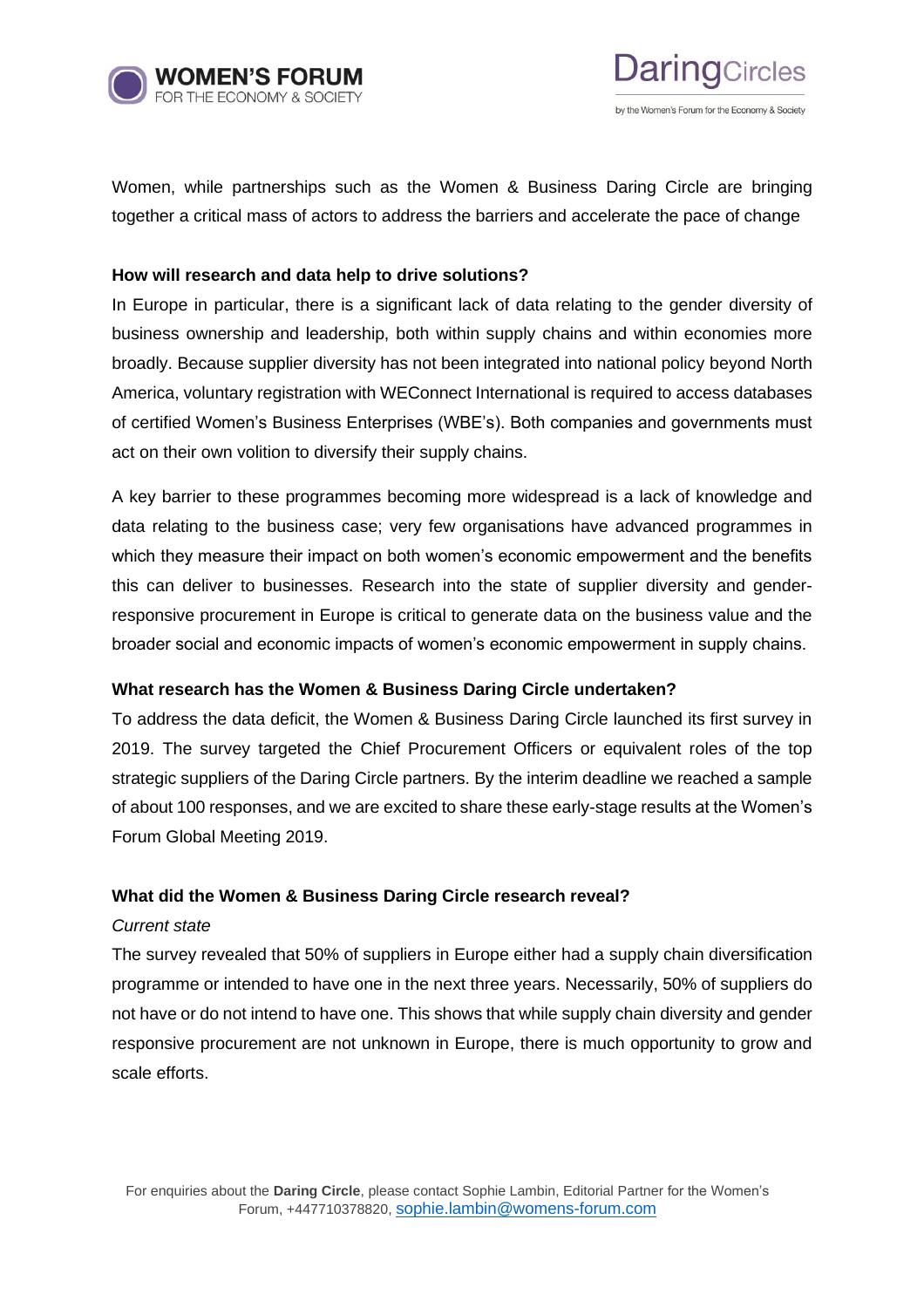



### *Key drivers*

According to our research, the primary drivers of dedicated supply chain diversification programmes are a strong desire to do the right thing, and meeting Diversity and Inclusion or Corporate Social Responsibility commitments. This is followed by the potential business benefits - accessing innovative goods or services, reputational benefits, cost-effectiveness, and risk diversification in supply chains. This reveals a growing awareness of the need to take action, relating to recognition of both social impact and the business case.

### *Key barriers*

Our research assessed the most critical barriers companies in Europe currently face in their efforts to diversify and empower women in their supply chains. The three challenges identified as the most significant were:

- difficulty in finding organisations/businesses that meet the requirements of the programme;
- suppliers unable to compete as under-resourced or lacking visibility;
- lack of infrastructure.

The challenges of measuring and demonstrating the business case, insufficient access to relevant data, and difficulties stemming from regulation were also observed across sectors.

## **How is the Women & Business Daring Circle helping to accelerate women's economic empowerment through supply chains?**

The ambition of the Women & Business Daring Circle is to build greater awareness of the value of diversity in supply chains and enable the development of infrastructure needed to support public and private buyers in diversifying their value chains and women-owned business in accessing opportunity to grow and scale.

We believe that research into the state of women's economic empowerment in supply chains in Europe is foundational to supporting advocacy, infrastructure development and bestpractice implementation. Our first survey of suppliers was launched in 2019, which will serve as a baseline for future research. Early interest in the power of this research is strong, with nearly 60 organisations requesting to learn more and participate in future surveys.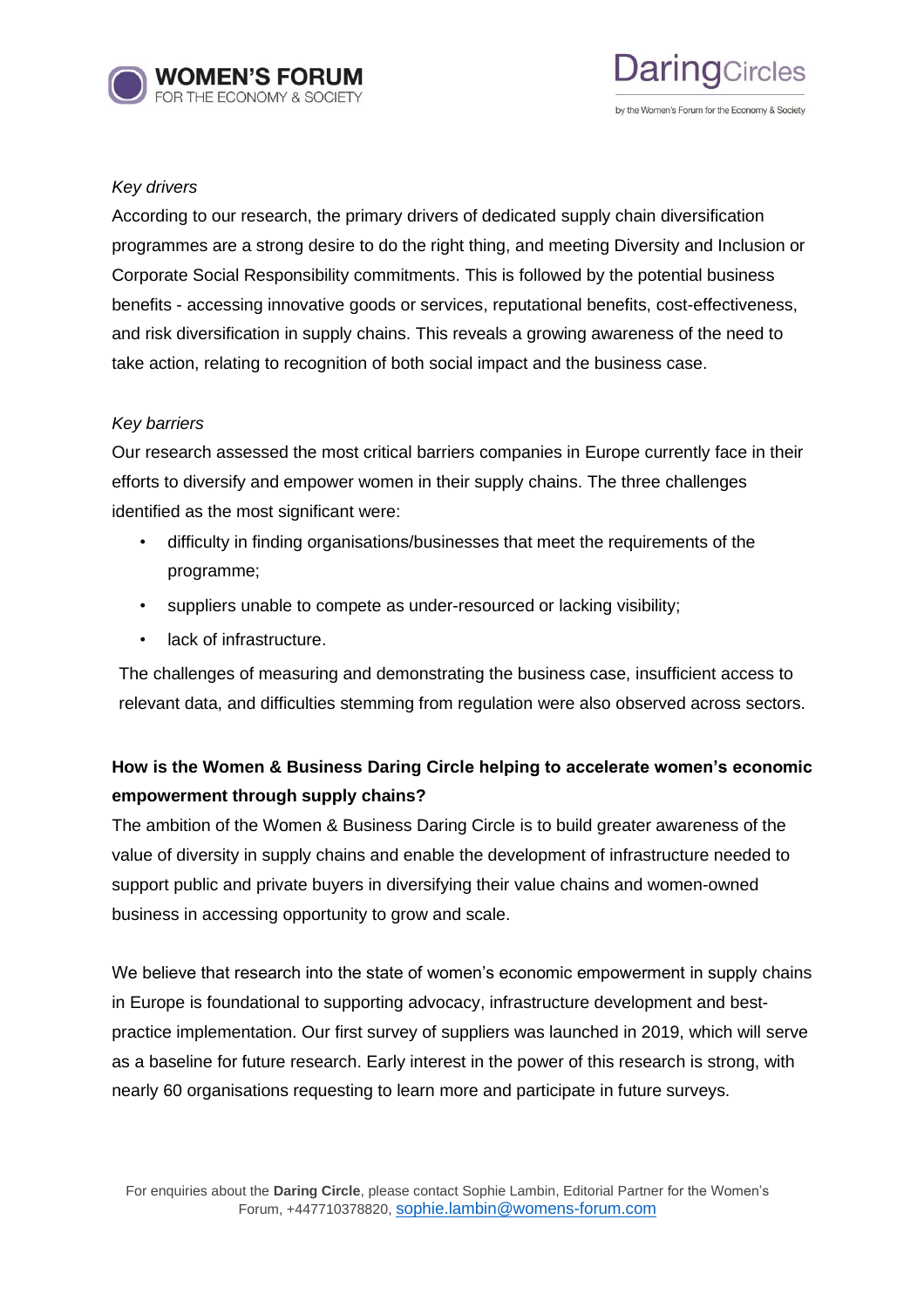

The Daring Circle commits to scaling our work and impact across sectors and industries, by:

- 1. Doubling the total survey responses by 2020, and measuring, tracking and reporting our collective progress on the following key indicators:
	- Proportion of suppliers practicing supplier diversity and/or gender responsive procurement
	- Drivers of supplier diversity and gender responsive procurement
	- Challenges to implementing supplier diversity and gender responsive procurement programmes
	- Value derived from practicing supplier diversity and/or gender responsive procurement
- 2. Growing our network of public and private sector organisations involved in the Daring Circle work to reach a critical mass of companies taking strategic action, by each partner confirming at least one new organisation to endorse the pledge below within the next year.

### **Who are the partners of the Women & Business Daring Circle?**

The Women & Business Daring Circle is comprised of corporate and institutional partners and other experts with operations in Europe. Together, we represent a significant portion of the ecosystem working to scale supply chain diversification.

### Daring Circle lead: P&G

Strategic Members: American Express, BNP Paribas, L'Oréal, Publicis Groupe Global Partners: Accenture, Exxon Mobil, Johnson & Johnson Knowledge Partner: AT Kearney Insight Partner: Clifford Chance. Institutional Partners: WEConnect International, UN Women Expert Partners: BY.O Group, Suzanne Biegel, Linda Scott, Meg Jones

### **Who can join the Daring Circle?**

The Women & Business Daring Circle welcomes new partners to join - especially corporations, governments, and other champions of supplier diversity and gender-responsiveness, whose expertise and experience will help drive the impactful agenda of this Daring Circle. We also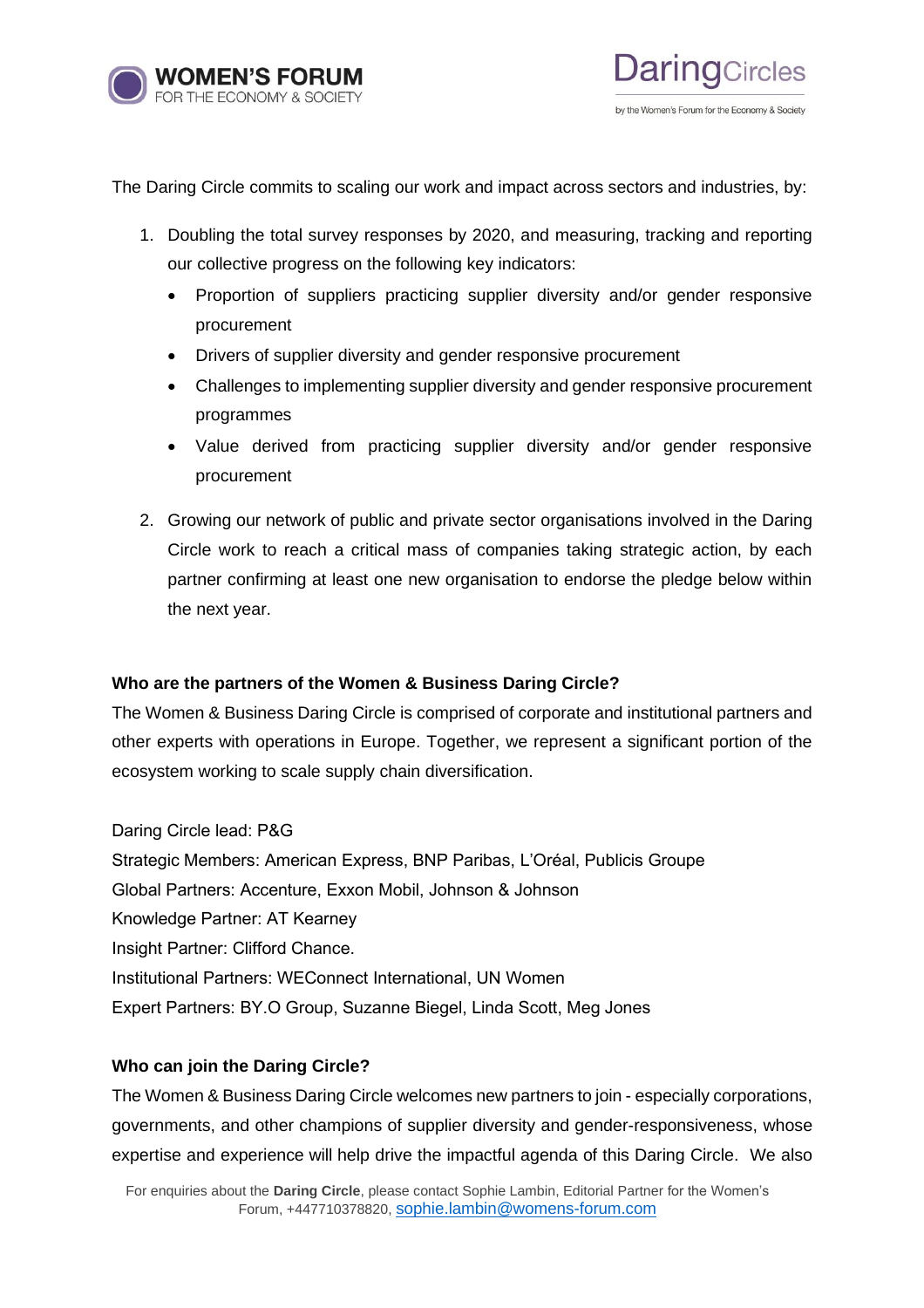



welcome those seeking to advance in their maturity journey who are ready to commit to taking strategic actions to empower women in their supply chains. Strategic members and Global partners are drawn from the Women's Forum community. For further information on membership and on the roles and responsibilities of Daring Circle partners please contact: daringcircles@womens-forum.com.

### **What is the maturity model and why was it created?**

Building on the findings from our research, the Women & Business Daring Circle created a maturity model to help companies understand the steps on the journey toward integrating gender in supply chains and the key actions they can take to enable women's economic empowerment at each stage..



The full maturity model [see appendix] details the characteristics of programmes at different stages of maturity, providing an indication of the actions organisations can take to progress to the next level of maturity.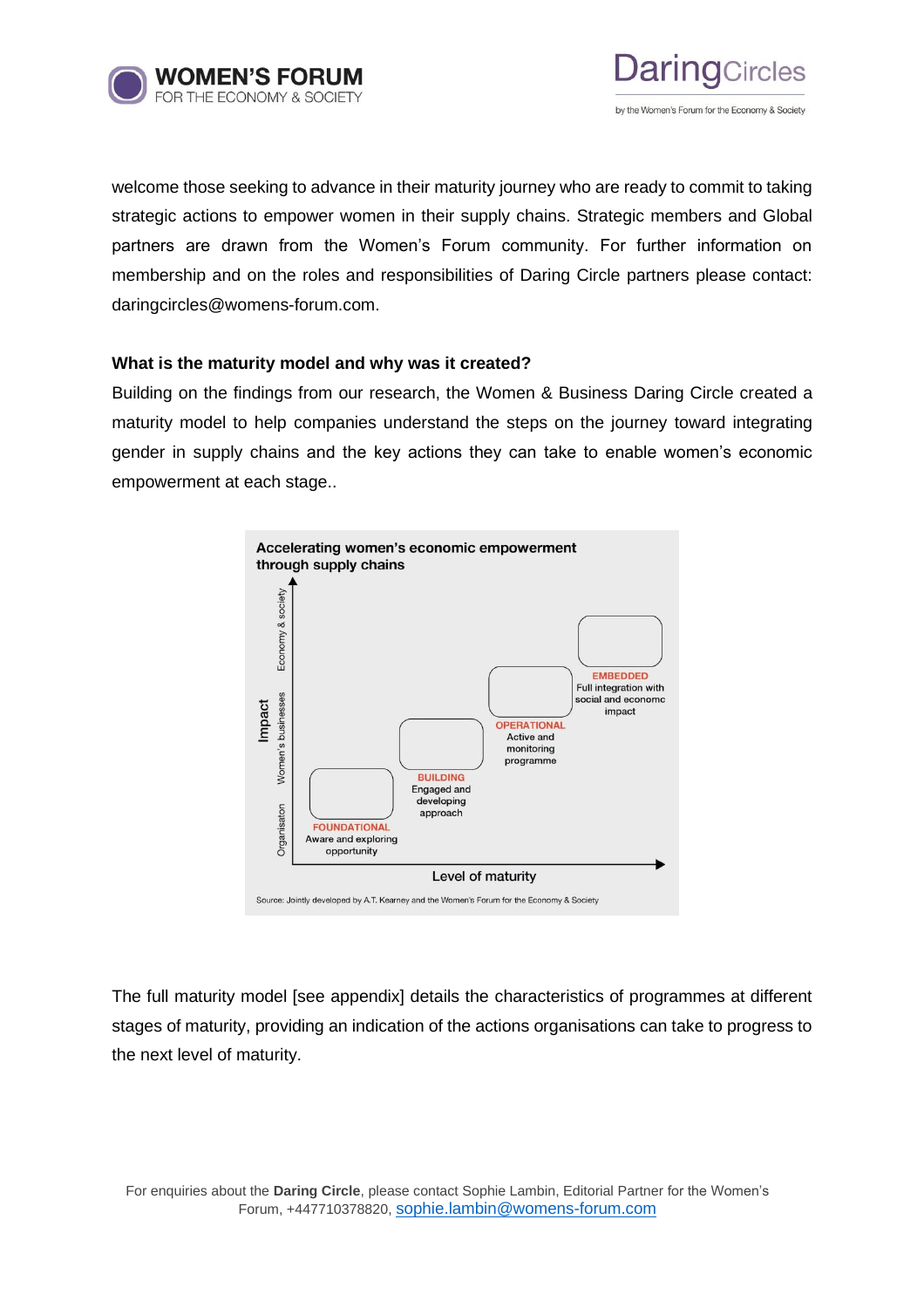

# **Jaring**Circles by the Women's Forum for the Economy & Society

### **What is the pledge and who can sign it?**

The Women & Business Daring Circle **calls on all large public and private organisations to pledge to identifying their current stage of supply chain diversity maturity on the Women & Business Maturity Model and commit to taking strategic action to progress to the next level of maturity.** Signatories of this pledge can either a) complete the assessment manually using the full maturity model [see appendix] or b) sign up to receive a digital diagnostic tool by email at a later date.

### **How can I support the work of the Daring Circle?**

To support women's economic empowerment in supply chains, the Women's Forum and the Circle partners invite:

- Large public and private organisations to join the Daring Circle partners in taking the pledge to identify and advance their level of maturity in supplier diversity and genderresponsive procurement.
- Women-owned businesses in Europe to self-register with WEConnect International<sup>5</sup>, to help build the infrastructure for supplier diversity, and access opportunities to scale their businesses.
- Corporates and women-empowered businesses to sign onto the UN Women's Empowerment Principles<sup>6</sup>, to demonstrate their commitment to gender equality and inclusion in business and beyond.
- Partners of the Women's Forum, institutions, experts and other organisations to join this Daring Circle, helping to reach a critical mass of partners taking strategic action.

### **What is government's role in women's economic empowerment?**

The US has championed supplier diversity through a federal programme to certify and support diverse suppliers and disadvantaged businesses in supply chains for many years. However, in Europe, institutional barriers are widespread; for example, the legal terms and conditions of

<sup>&</sup>lt;sup>5</sup> WEConnect International is a global network that connects women-owned businesses to qualified buyers around the world. *Self-registration offers an opportunity to create a profile in the WEConnect eNetwork, and access to training modules to assess business readiness and build capacity.*

<sup>&</sup>lt;sup>6</sup> The UN Women's Empowerment Principles emphasise the business case for corporate action to promote gender equality and women's empowerment. *Signing the WEPs means that the Chief Executive Officer signs the CEO Statement of Support and complete the form on [www.empowerwomen.org/en/weps/signtheweps](http://www.empowerwomen.org/en/weps/signtheweps)*

For enquiries about the **Daring Circle**, please contact Sophie Lambin, Editorial Partner for the Women's Forum, +447710378820, [sophie.lambin@womens-forum.com](mailto:sophie.lambin@womens-forum.com)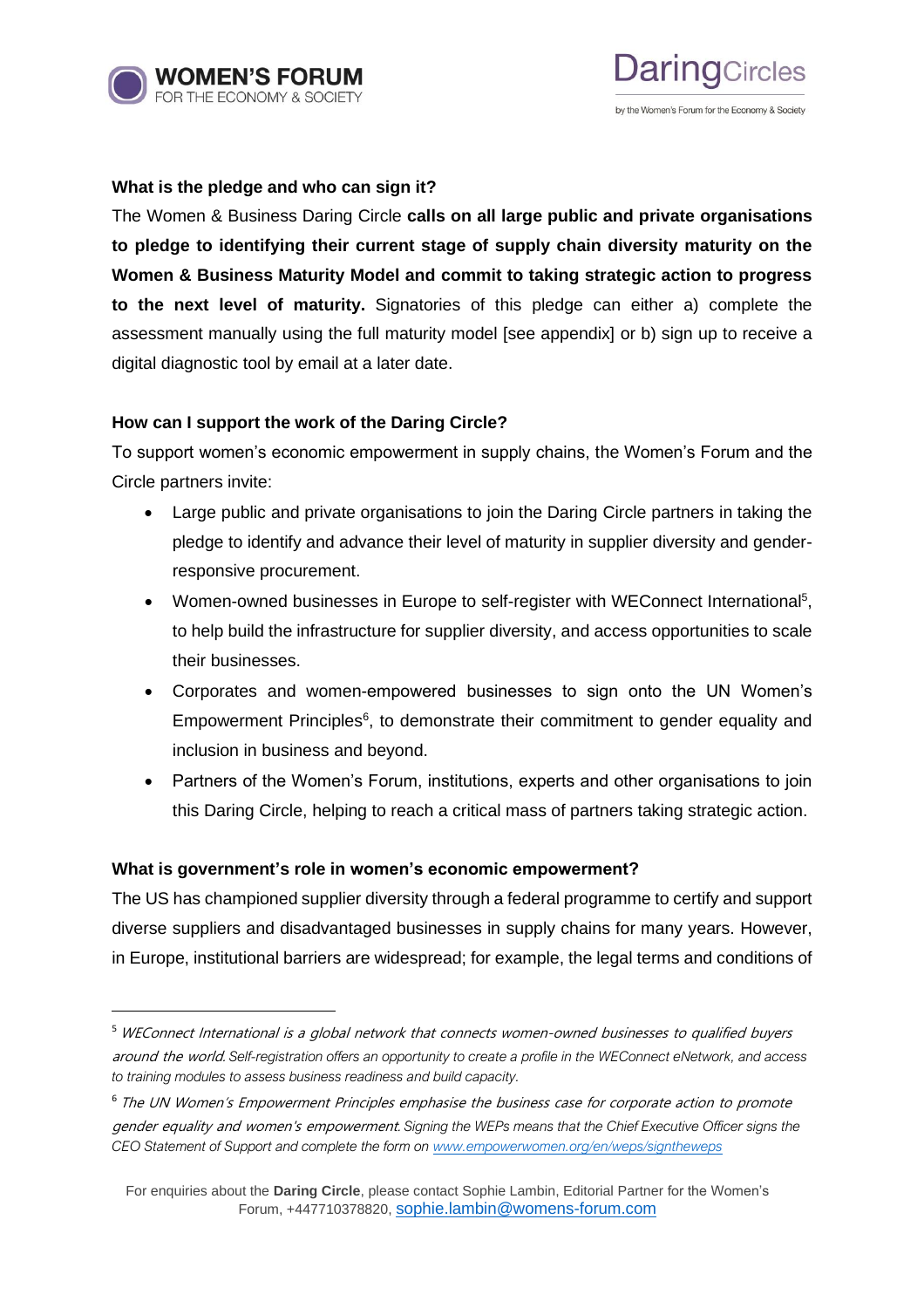



RFP's can exclude women-owned SME's from competing if they lack the bureaucratic literacy or the business infrastructure to meet the terms. Although important, laws to prevent discrimination can fail to redress, or even reinforce, the underlying causes that perpetuate inequalities.

Aside from policy, there is a significant opportunity for governments to take action through public procurement departments as well as through policy change. One of the core objectives of the Women & Business Daring Circle is to help supplier diversity and gender-responsive procurement become a strategic consideration for governments as well as the private sector.

### **What is women's business certification and how does it help?**

A WBE (Women's Business Enterprise) is an independent business which is at least 51% owned and controlled by one or more women. Certification as a WBE is typically through a city, state or federal agency in North America, but can also be obtained through a third-party such as WBENC or WEConnect International. Certification verifies that your business is majority-owned and controlled by a woman, or women. This enables corporations and government procurement departments to demonstrate and measure diversity in their procurement practices.

### **What are the benefits of registering with WEConnect International?**

In Europe and internationally, registration and certification as a WBE with WEConnect is about increasing access to contract opportunities, while registration as a corporate member provides access to a database of gender-diverse suppliers, and networking and training opportunities**.** Becoming a corporate member is a great place for companies just beginning their maturity journey to start. For more information visit [WEConnect International](https://weconnecteurope.org/benefits-women-business-owners)

### **What are the benefits of signing the UN Women's Empowerment Principles?**

The UN Women's Empowerment Principles (UN WEP's) were created to empower women in the workplace, marketplace and community. The seven principles emphasize the business case for corporate action to promote gender equality and women's empowerment. Endorsing the WEPs is a great place to start for companies just beginning their maturity journey. For more information visit [empowerwomen.org](https://www.empowerwomen.org/en/weps/about)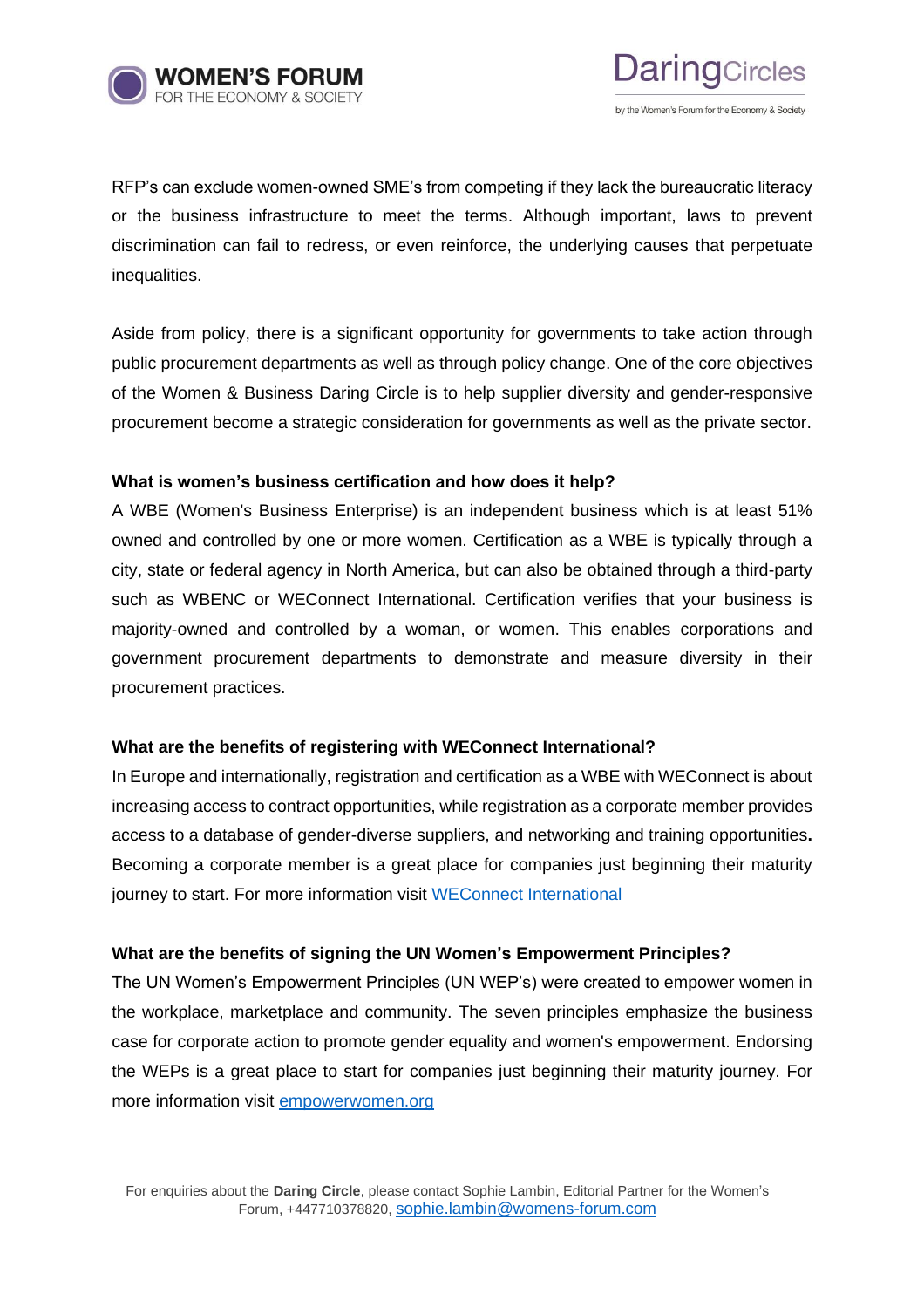



### **What else can I do to support women's economic empowerment?**

Become an advocate for supplier diversity and gender-responsive procurement. Be mindful of the suppliers in your office and your community. Just as you might consider a "green" or ecofriendly office supply provider, try to encourage buyers to consider gender as an important factor.

### Appendix I: Key definitions

### **What does 'women's economic empowerment' refer to?**

The economic empowerment of women seeks to redress the gender gaps and unequal access to productive resources and economic opportunities experienced by women around the world; empowering women to participate equally in the workplace, community and economy.

### **What is the definition of supplier diversity?**

Supplier diversity refers to practices defined as procurement strategies and proactive activities which seek to ensure under-represented suppliers, including women-owned businesses, have equal opportunity to compete for contracts. For example, ensuring a diverse set of potential suppliers receive a request for proposal for services by proactively searching for suppliers to invite beyond the known business connections.

### **What is the definition of gender-responsive procurement?**

Gender responsive procurement involves a consideration of gender equality and women's empowerment in the selection of services, goods or works. This can include encouraging suppliers to integrate gender-sensitive policies and practices that empower women in the workplace, marketplace and community - such as addressing gender gaps in pay or leadership, or supporting parental leave. It can also include initiatives which seek to reduce barriers preventing women benefiting equally from business opportunities, for example support in the form of finance or training for women-led or women-owned businesses.

### **How do you define women-owned, women-led, and women-empowered businesses?**

**Women-owned**: at least 51% owned, as well as, managed and controlled by one or more women (following the WEConnect Women's Business Enterprise definition); publicly listed companies can also be 'women-owned' if meeting the criteria.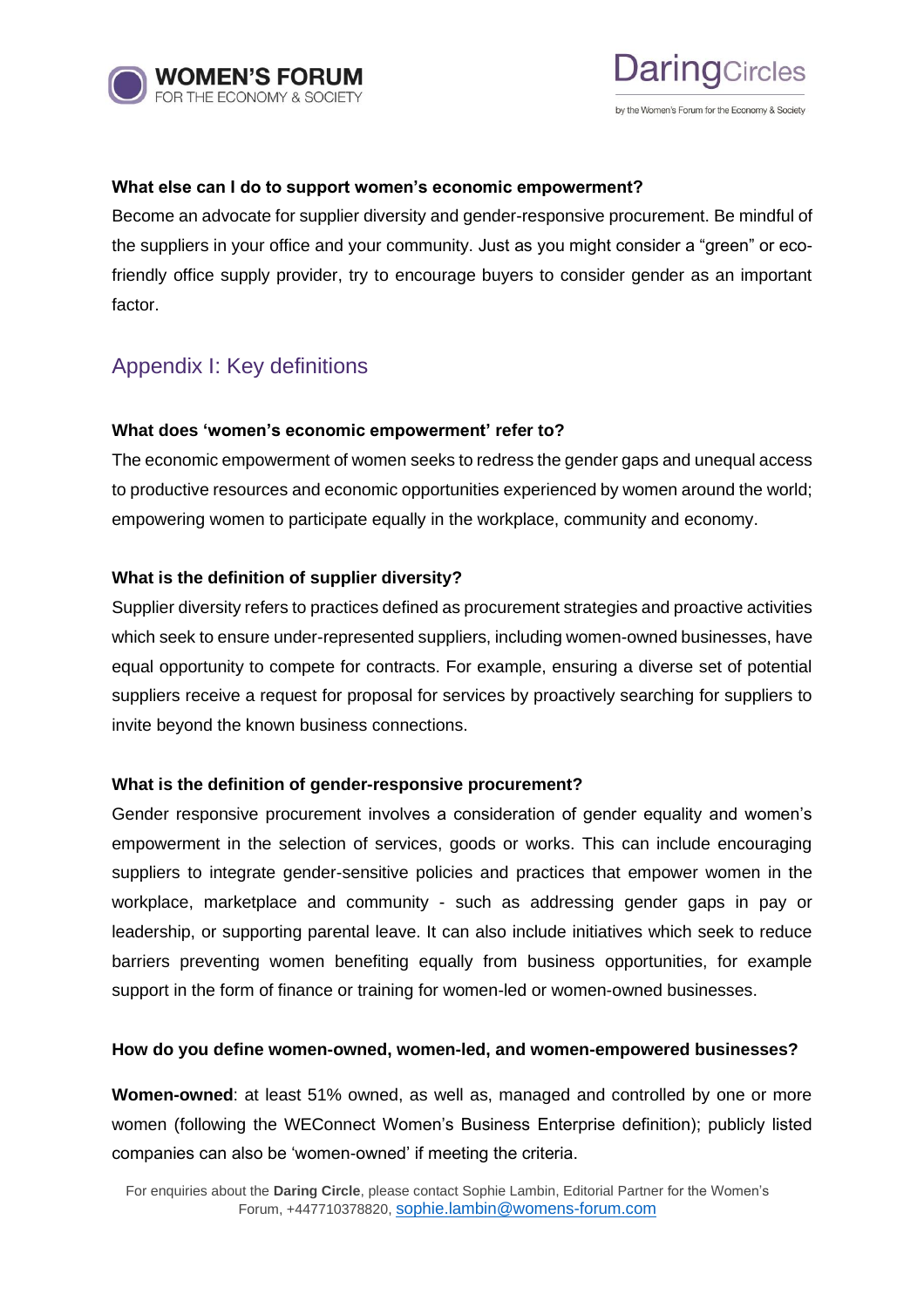



**Women-led**: at least 51% of senior leadership as defined by the company are women, exercising substantial control, and management and contribution to decisions. For example, 50%+ of women on an executive/c-suite team or 50%+ board members is considered womenled.

**Women-empowered**: Businesses that implement or promote gender-responsive practices to advance gender equality and women's empowerment - including companies committed to the UN Women's Empowerment Principles, as well as those proactively taking independent actions to achieve gender-focused goals.

## Appendix II: Women & Business Maturity Model

| Stages of maturity - strategy & business case          |                                                                                                                                                                                                                                                                                                                         |                                                                                                                                                                                                                                                                                |                                                                                                                                                                                                                                                                                                                                                                                                                                                      |                                                                                                                                                                                                                                                                                                                                                                                                                                                                                      |  |  |  |  |
|--------------------------------------------------------|-------------------------------------------------------------------------------------------------------------------------------------------------------------------------------------------------------------------------------------------------------------------------------------------------------------------------|--------------------------------------------------------------------------------------------------------------------------------------------------------------------------------------------------------------------------------------------------------------------------------|------------------------------------------------------------------------------------------------------------------------------------------------------------------------------------------------------------------------------------------------------------------------------------------------------------------------------------------------------------------------------------------------------------------------------------------------------|--------------------------------------------------------------------------------------------------------------------------------------------------------------------------------------------------------------------------------------------------------------------------------------------------------------------------------------------------------------------------------------------------------------------------------------------------------------------------------------|--|--|--|--|
| Category                                               | <b>Foundational</b>                                                                                                                                                                                                                                                                                                     | <b>Building</b>                                                                                                                                                                                                                                                                | <b>Operational</b>                                                                                                                                                                                                                                                                                                                                                                                                                                   | Embedded                                                                                                                                                                                                                                                                                                                                                                                                                                                                             |  |  |  |  |
| Premise.<br>Vision &<br><b>Strategy</b><br>Formulation | <b>Early Foundational</b><br>The organisation has an<br>awareness of diversity and<br>inclusion issues and a will to do the<br>right thing, but the vision is yet to<br>be set out<br><b>Progressing Foundational</b><br>Supplier Diversity vision is implied<br>as part of overarching Diversity &<br>Inclusion vision | Supplier Diversity vision is<br>specifically defined, either as part<br>of broader D&I vision, or as a<br>dedicated supply chain/<br>procurement vision<br>Strategy to implement vision is<br>$\bullet$<br>not yet defined, but organisation<br>is exploring ways to implement | Vision for Supplier Diversity is a key element<br>of organisation's D&I vision, and includes a<br>vision for gender diversity within supply<br>base<br>Vision for Supplier Diversity is well<br>communicated throughout procurement and<br>supply chain functions<br>Strategy to achieve the vision has been<br>designed<br>The organisation is known publicly for it's<br>dedication to D&I, and specifically its<br>commitment to gender diversity | Vision for Supplier Diversity, and<br>specifically gender diversity in supply base,<br>is a key element of organisation's D&I<br>vision and is well communicated throughout<br>the organisation<br>Strategy to achieve the vision has been<br>designed, aligned, communicated and is<br>being rolled-out<br>The vision & strategy for gender diversity is<br>communicated publicly, the organisation<br>leads by example and is an influencer on<br>gender diversity in supply chain |  |  |  |  |
| <b>Business</b><br>Case                                | <b>Early Foundational</b><br>Understanding that supplier<br>diversity is good for the business<br><b>Progressing Foundational</b><br>Organisation is interested to learn<br>more about the business case for<br>supplier diversity                                                                                      | Qualitative business case in<br>place outlining the benefits of<br>supplier diversity<br>Awareness of the business case<br>$\bullet$<br>within procurement<br>Organisation is interested to learn<br>more about the quantitative<br>business case for supplier<br>diversity    | Qualitative and quantitative business case in<br>place defining the financial and non-financial<br>benefits of supplier diversity, with specific<br>reference to gender diversity<br>Business case is widely communicated<br>throughout the organisation<br>Gender-lens investments are being<br>considered.                                                                                                                                         | Qualitative and quantitative business cases<br>for increased suppler diversity, including<br>specific reference to gender diversity, are in<br>place and are widely communicated<br>Business case is widely communicated<br>٠<br>throughout the organisation<br>Business case includes multi-year gender-<br>lens investment plans.                                                                                                                                                  |  |  |  |  |
| Leadership<br>Involvement                              | <b>Early Foundational</b><br>CXO's take diversity and inclusion<br>seriously, but no specific focus on<br>the supply chain<br><b>Progressing Foundational</b><br>Diversity in the supply chain is<br>discussed at CXO level<br>CXOs are looking to learn how to<br>improve diversity in supply chain                    | CXOs have communicated an<br>intention to improve diversity in<br>the supply chain<br>CXOs have delegated<br>responsibility to improve diversity<br>to the procurement organisation                                                                                            | CXOs have clear targets to improve<br>diversity in the supply chain and are<br>required to report against those targets<br>CXOs have allocated part-time resources to<br>work on initiatives aimed at improving<br>diversity in the supply chain                                                                                                                                                                                                     | CXOs have clear targets to improve<br>diversity in the supply chain, with specific<br>targets for gender diversity, and their<br>renumeration is linked to performance<br>against these targets<br>.CXOs actively sponsor projects and<br>initiatives aimed at increasing supplier<br>diversity                                                                                                                                                                                      |  |  |  |  |

Source: Jointly developed by the Women's Forum for the Economy and Society and AT Kearney